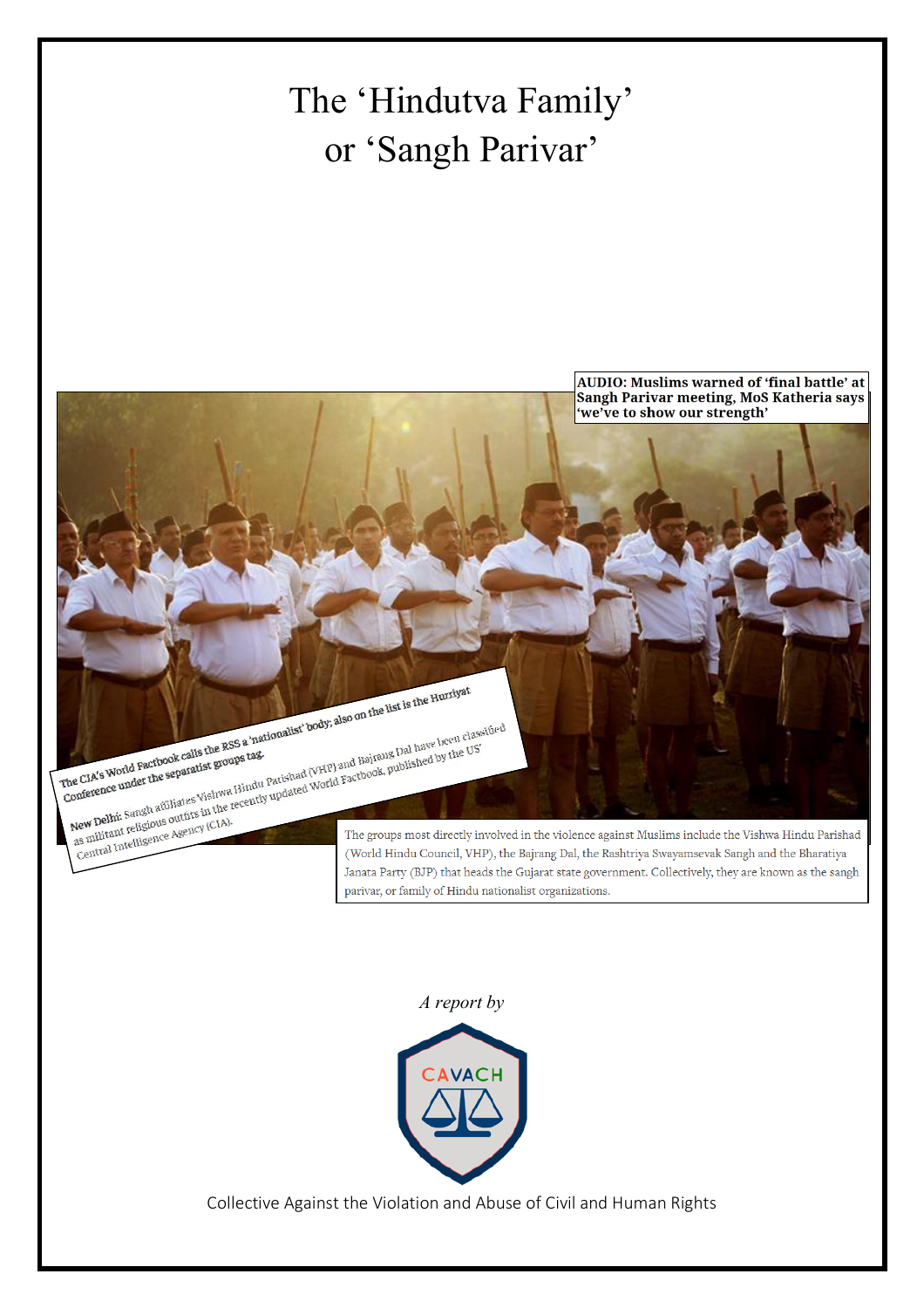# **The RSS and its subsidiaries: The 'Hindutva Family' or 'Sangh Parivar'**

The Rashtriya Swayamsevak Sangh, or simply RSS, is a far-right paramilitary Hindu nationalist organization. [According](https://thepolisproject.com/cultural-malware-the-rise-of-indias-rss/#.XyaG2S2w3GI) to independent researcher and journalist Peter Friedrich, "The RSS is probably the world's oldest and largest **paramilitary group**. A secretive, unregistered organization, its size is unknown, but estimated at approximately six million Volunteers. It keeps no records and has **no bank accounts**. It is **uniformed, armed, and all-male.** Women are only allowed in the separate women's wing. It also has countless specialpurpose subsidiar[y organizations,](https://en.wikipedia.org/wiki/Sangh_Parivar) some of the most important of which are:

- Bharatiya Janata Party (**BJP**), the political wing, founded in 1980.
- Akhil Bhartiya Vidyarthi Parishad (**ABVP**), the student wing, founded in 1949.
- Vishwa Hindu Parishad (**VHP**), the religious wing, founded in 1964.
- **Bajrang Dal**, the VHP's youth wing, founded in 1984."

There are numerous other organizations affiliated to the RSS of varying degree of importance and various degree of connection RSS; some of which indulge in activities clearly criminal, including extreme violence, whereas some serve as think-tanks or propaganda institutions. All these organizations are now collectively called the 'Sangh Parivar' or 'Hindutva family'.

#### **Bharatiya Janata Party (BJP)**

BJP is now the ruling party in India. RSS, then known as Jansangh, was banned after it was linked to the [murder](https://thewire.in/history/sardar-patel-rss-ban-1948) of M. K. Gandhi in 1948. It was subsequently allowed to regroup under the condition that it confine its activities to the 'cultural' sphere. During the authoritarian rule of 'emergency' imposed by the then prime minister Indira Gandhi, the politically aspiring part of Jansangh merged with the Janata Party (which ultimately won the subsequent elections) – later broke away in '79 and regrouped as the Bharatiya Janata party (BJP) in 1980. It is largely dominated by the RSS. In the present Modi government, **38 out of 53 BJP ministers have an RSS background**. In Modi's 2014 term, 41 out of 66 BJP ministers were from RSS. In fact, **the Parliament ha[d ruled](https://www.livemint.com/Politics/NLzWiBTPHrSZYwI9bfta7L/Firsttime-BJP-MPs-to-get-lessons-in-RSS-ideology-Parliamen.html) that the first time BJP MPs have to be given lessons (for two days) on the history of the party including the ideologies of the RSS.**

## **Akhil Bhartiya Vidyarthi Parishad (ABVP)**

ABVP is the student wing of RSS. Though it insists that it has not links to BJP, most scholars consider it to be also the student organization of both RSS and BJP. Several prominent BJP politicians made their debut in ABVP, including current Home Minister [Amit Shah.](https://www.indiatoday.in/fyi/story/abvp-alumni-arun-jaitley-rajnath-singh-amit-shah-nitin-gadkari-963612-2017-03-02) The ABVP's manifesto includes agendas such as educational and university reforms. It competes in student-body elections in colleges and universities. Students for Development (SFD) is an initiative by the ABVP. **ABVP has been linked to multiple [violent incidents](https://www.thehindu.com/news/cities/Delhi/live-updates-jnu-students-attacked-inside-campus-by-abvp-activists/article30486246.ece) on university and college campuses, including the [2020 Jawaharlal Nehru](https://en.wikipedia.org/wiki/2020_Jawaharlal_Nehru_University_attack)  [University attack](https://en.wikipedia.org/wiki/2020_Jawaharlal_Nehru_University_attack).**

#### **Vishwa Hindu Parishad (VHP)**

The VHP was founded in 1964 by two leaders of the RSS and remains largely affiliated to RSS. Its ostentatious goal is to unite all religions that historically originated in India, including Buddhism, Sikhism, Jainism etc, under a broad Hindu umbrella. It is reported to have presence i[n 29 countries](https://en.wikipedia.org/wiki/Vishva_Hindu_Parishad) outside of India. Hindu Students Council is a VHP-supported student body based in North America. **VHP has been implicated in various violent incidences including the 2002 Gujrat [riots,](https://www.hrw.org/news/2002/04/30/india-gujarat-officials-took-part-anti-muslim-violence) the [demolition](https://www.aljazeera.com/indepth/features/witness-destruction-remembering-babri-mosque-demolition-191206132402226.html) of the Babri Masjid and various churches, and [violent](https://www.hindustantimes.com/india-news/cow-vigilantes-were-from-vhp-bajrang-dal-man-beaten-in-alwar-told-police-before-dying/story-eptaX4e7SJqlDiSL6E6WbO.html) 'cow protection' activities. One of its core activities is encouraging, often coercing, conversion of non-Hindus to Hinduism** (primary references can also be foun[d here\)](https://en.wikipedia.org/wiki/Vishva_Hindu_Parishad). In 2018 the [CIA](https://en.wikipedia.org/wiki/Central_Intelligence_Agency) classified Vishwa Hindu Parishad as [a militant religious](https://www.cia.gov/library/publications/resources/the-world-factbook/fields/print_2115.html) organization.

## **The Bajrang Dal**

It forms the **youth wing of the VHP and has also been named by the CIA as a [religious militant](https://indianexpress.com/article/india/cia-names-vhp-bajrang-dal-as-religious-militant-organisations-in-world-factbook-5218249/) organization.** It is powerful in North and Central India where it runs 'akharas' (youth sports clubs often specializing in Martial Arts and sometimes offering boarding and lodging). In addition to orchestrating general **[anti-Muslim](https://www.hrw.org/news/2002/04/30/india-gujarat-officials-took-part-anti-muslim-violence)** and sometimes **[anti-Dalit\(](https://thelogicalindian.com/news/karnataka-dalits-protest-against-thrashing-of-five-dalit-men-by-bajrang-dal-activists/)lower castes)** violence, Bajrang Dal has, perhaps more than any other RSS affiliate, concentrated in **[anti-Christian](https://www.worldwatchmonitor.org/2013/10/bajrang-dal-pressure-villagers-to-leave-christianity/) [violence](https://mumbaimirror.indiatimes.com/mumbai/cover-story/bajrang-dal-workers-barge-into-christian-prayer-meet-at-worli-school/articleshow/70968455.cms)** as well. It's the leader was found guilty of **[burning alive](https://www.indiatoday.in/magazine/cover-story/story/19990208-staines-killing-murder-of-australian-missionary-and-his-two-sons-in-orissa-shocks-india-780092-1999-02-08) Australian Christian missionary Graham Staines and his two children in 1999**; Bajrang Dal has also been implicated in more recent **pogrom against Christians in Orissa that sa[w 100 people dead](https://scroll.in/article/891587/they-dont-feel-sorry-revisiting-kandhamal-10-years-after-the-violence-against-christians)**. Bajrang Dal has been active in the past two decades in many metropolitan cities as well as small towns as '[moral police](https://www.oneindia.com/india/valentine-s-day-2020-will-not-tolerate-indecent-behaviour-says-bajrang-dal-3030136.html)', often targeting courting couples. **Bajrang Dal has been described as Indian equivalent of [Nazi Germany'](https://en.wikipedia.org/wiki/Nazi_Germany)s [Sturmabteilung](https://en.wikipedia.org/wiki/Sturmabteilung)<sup>1</sup>** .

<sup>1</sup> Paul R. Brass (1997). Theft of an Idol: Text and Context in the Representation of Collective Violence. Princeton University Press. p. 17. ISBN 0- 691-02650-5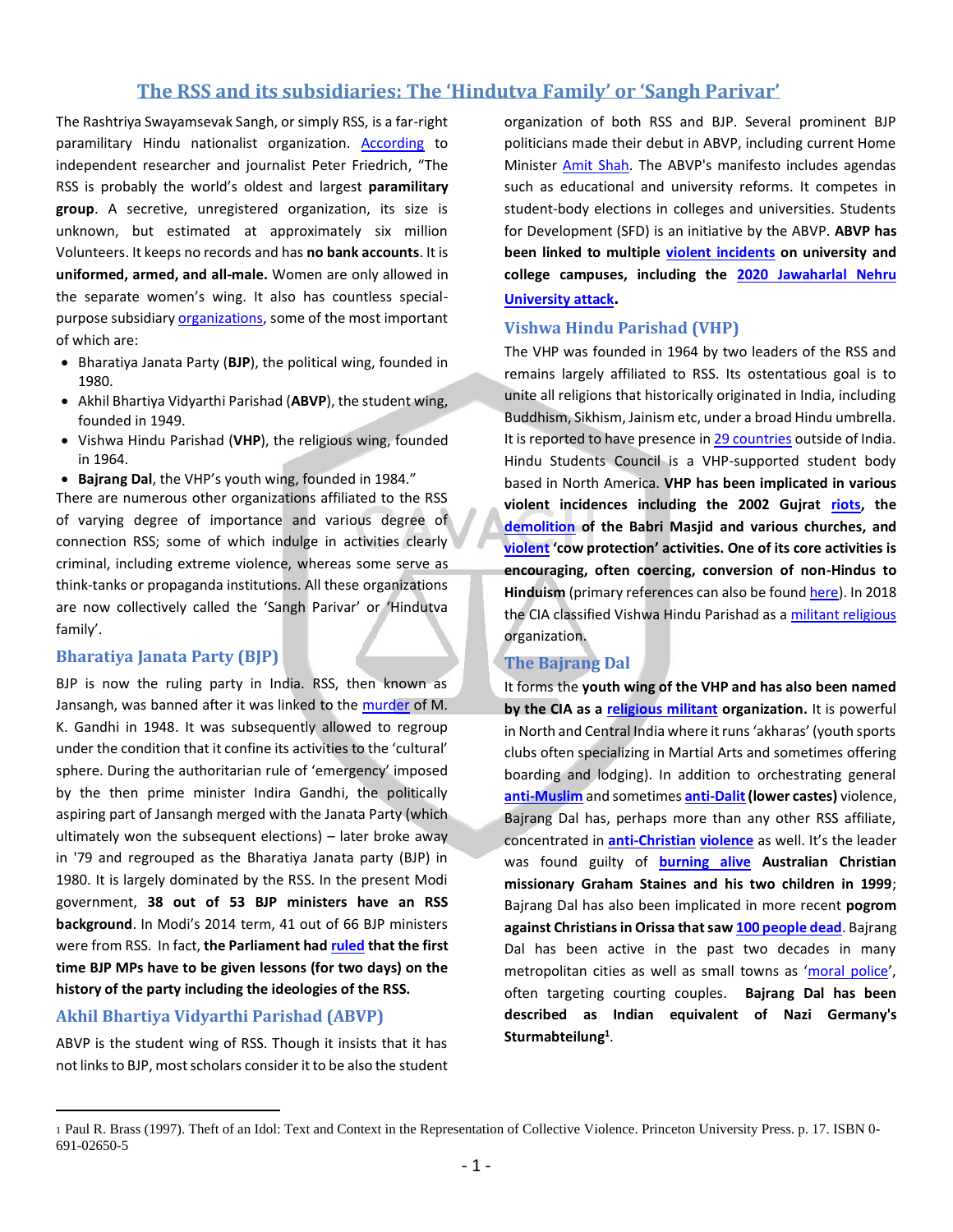#### **The Hindu Mahasabha**

Founded in 1921, independently of the RSS, unlike all the other organisations mentioned here, the Hindu Mahasabha can be considered as a **sister organization** rather than a subsidiary of RSS. Many prominent past and present Hindutva personalities, including the murderer of M. K. Gandhi had or have dual affiliation of the Mahasabha and RSS. In the 1980s and 1990s BJP and Hindu Mahasabha increasingly joined forces over the issue of building a temple at the site of a standing  $16<sup>th</sup>$  century mosque (Babri Masjid). This led to a dilution of identity for the Mahasabha. However, the powerful current chief minister of Uttar Pradesh come from the Mahasabha and though he joined BJP, he retains considerable independence from RSS. Hindu Mahasabha has been implicated in anti-Muslim and anti-Christian violence. Its leaders have called for [forcible](https://www.deccanchronicle.com/150412/nation-current-affairs/article/muslims-christians-should-be-forcibly-sterilised-says-hindu)  [sterilization](https://www.deccanchronicle.com/150412/nation-current-affairs/article/muslims-christians-should-be-forcibly-sterilised-says-hindu) of non-Hindus.

#### **Presence outside of India**

RSS has extended its influence abroad, especially in USA, UK, Canada and Australia as well as many countries in Africa. Some of its organisations take on a different name abroad. The better-known ones are:

- **Hindu Swayamsevak Sangh** [\(HSS\)](https://en.wikipedia.org/wiki/Hindu_Swayamsevak_Sangh): literally, Hindu Volunteer Association overseas wing of RSS Documented at: [Hindu Swayamsevak Sangh.](https://cavach.org/wp-content/uploads/2020/07/03_HinduSwayamsevakSangh.pdf)
- **[Hindu Students Council](https://en.wikipedia.org/wiki/Hindu_Students_Council)**, Overseas Hindu Students' Wing, Mainly North America.
- **[National Hindu Students' Forum](https://en.wikipedia.org/wiki/National_Hindu_Students%27_Forum)**, Hindu student group in UK.
- **Sewa International**,UK based Charity –investigated for [misuse](http://www.sacw.net/DC/CommunalismCollection/ArticlesArchive/British_charity_and_Hindu_extremism_a_report_summary.pdf) of funds.
- **[India Development and Relief Fund](https://en.wikipedia.org/wiki/India_Development_and_Relief_Fund)**, USA based charity investigated for [misuse](https://frontline.thehindu.com/the-nation/article30246995.ece) of funds.
- **Rashtreeya bajrangdal {hanuman sena}:** Overseas branch of Bajrang Dal
- **VHP international**: international branches of VHP has [presence](https://vhp.org/vhp-at-glance/hindus-abroad/) world-wide, including in **Germany**, Netherlands, Norway, Sweden and Denmark.
- **Overseas friends of BJP:** Its UK branch was accused of interfering in UK [national](https://www.nationalheraldindia.com/international/overseas-friends-of-bjp-no-friend-of-india) [elections.](https://www.theguardian.com/commentisfree/2019/nov/14/friends-of-bjp-indian-voters-tories)

In addition to these larger organizations, RSS has different dependent or affiliate bodies, some of which are officially related to RSS and some to which RSS strongly denies any ties. The different categories are enumerated below.

#### **Charity organizations**

RSS and its affiliates run a string of charity organizations that on one hand facilitate its outreach and recruitment, both among the volunteers and among the beneficiaries, on the other hand this allows fund collection which was particularly important in the years before BJP came to power and could access state funds. Some of the more important names under which RSS runs these organizations are: *[Seva Bharati,](https://en.wikipedia.org/wiki/Seva_Bharati) [Bharatiya Yuva Seva Sangh](https://byuvasevasangh.blogspot.com/) (BYSS)[, Lok Bharati,](https://www.lokbharti.org/Aboutus) an[d Deendayal](http://chitrakoot.org/driindia/home.html)  [Research Institute](http://chitrakoot.org/driindia/home.html)***.**

# **Schools, Educational and research institutes**

These serve similar purpose as the charity organizations, to increase outreach and facilitate recruitment. They are also potent ground for grooming children for a later career in one of its organizations. Both charity work and educational work is of course also very good for propaganda. Some of the names under which they operate are *Bharat Sevashram, Hindu Milan Mandir, Ekal Vidalayas, and Deendayal Research Institute*. Also, there are named direct subgroupings inside RSS: *Bharatiya Shikshan Mandal (BSM) and the Shiksha Sanskriti Utthan Nyas (SSUN) and Bharatiya Bhasha Manch (BBM).*

#### **Workers and farmers unions**

The workers' and farmers' unions affiliated to the RSS are called *[Bharatiya Mazdoor Sangh](https://en.wikipedia.org/wiki/Bharatiya_Mazdoor_Sangh)* and *[Bharatiya Kisan Sangh](https://en.wikipedia.org/wiki/Bharatiya_Kisan_Sangh)* respectively. Though many of their members may belong to another Hidutva organization, these unions themselves act mostly as legitimate trade-unions. They have occasionally joined hands with other trade-union bodies too and have spoken-out against certain policies of the government.

#### **Extreme fringes**

RSS has been called a "**mutating many headed snake**". Indeed, there are many [outfits](https://timesofindia.indiatimes.com/india/Ten-most-aggressive-fringe-elements-of-the-Parivar/articleshow/47425807.cms) that mushroom around **violent Hindu nationalist/Hindu upper caste supremacy ideas** that are sometimes loosely and sometimes strongly affiliated/connected to RSS. Some of the prominent ones are:

- *Sanatan Sanstha:* Its members have been accused of and arrested for multiple murders, including of prominent intellectuals like Gauri Lankesh, Narendra Dabholkar, Govind Pansare and M. M. Kalburgi. Members have also been arrested for four bombings in Vashi, Thane, Panvel (all in 2007) and Goa (in 2009). Arms and drugs have been recovered from members.
- *Shri Ram Sena*: Based in Maharashtra, accused in the Malegaon bomb blast case, infamous for harassment of pub-goers and young unmarried couples, also implicated in vandalisation of art exhibitions deemed to be 'anti-Hindu'. As recently as 01.08.2020, they have been [accused](https://twitter.com/SaketGokhale/status/1289469966383628288) of threatening dissidents.
- *Dharam Jagaran Samanvay Samiti*: 'encourage' and organize conversion of muslims and christiana to Hinduism (mainly UP, perhaps Bihar)